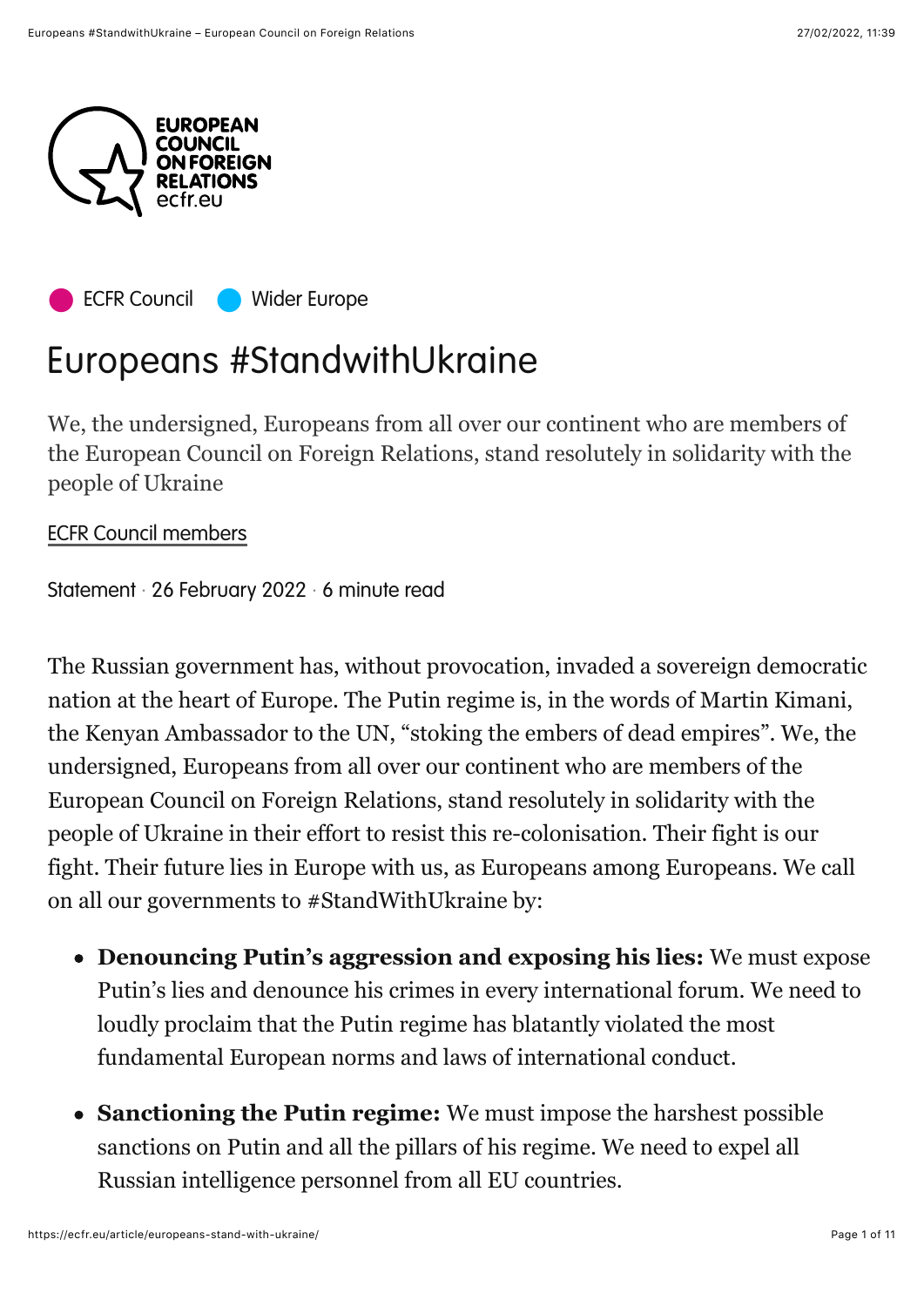- **Supporting the freedom and safety of Ukrainians:** We must provide for Ukrainians in their time of need by sending all kinds of aid to all those who can remain in Ukraine and offering refuge to those who cannot. We must also cancel Ukraine's debt and allow Ukrainians special dispensation to work in the European Union.
- **Sharing the burden within Europe:** European states must support each other in their efforts to stand with Ukraine. Unity and solidarity are our strengths. No EU state should have to bear the burdens of supporting Ukraine alone.We need to share the costs of sanctions, help each other to develop alternatives to Russian energy, and welcome Ukrainian refugees in every part of Europe.

# **Signatories**

- 1. **Douglas Alexander** former Secretary of State for International Development
- 2. **Senem Aydın-Düzgit** Professor of International Relations, Sabanci University; Academic Affairs Coordinator, Istanbul Policy Centre
- 3. **Claudia Azevedo** CEO, Sonae
- 4. **Thomas Bagger** Director-General for Foreign Affairs, Office of the Federal President of Germany
- 5. **Gordon Bajnai** former Prime Minister of Hungary
- 6. **Lluís Bassets** Journalist and former Deputy Director, El País
- 7. **Carl Bildt** Co-Chair, ECFR; former Prime Minister of Sweden
- 8. **Anu Bradford** Henry L. Moses Professor of Law and International Organization & Director, European Legal Studies Center, Columbia Law School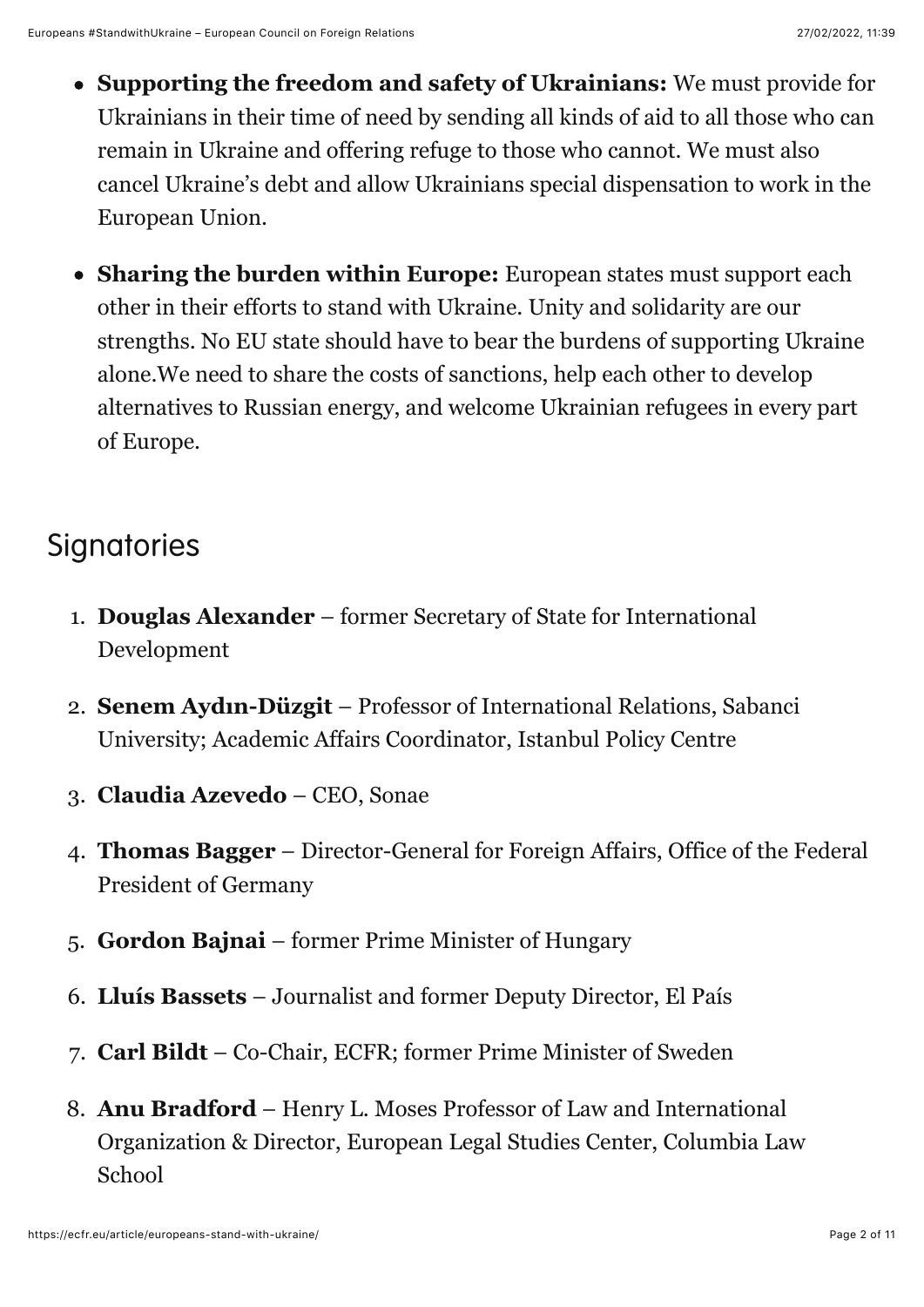- 9. **Sandra Breka** CEO, Robert Bosch Stiftung
- 10. **John Bruton** former Prime Minister of Ireland
- 11. **Alistair Burt** Pro-Chancellor, Lancaster University; former Minister of State for the Middle East
- 12. **Ditmir Bushati** Member of Parliament; former Minister for Europe and Foreign Affairs of Albania
- 13. **Reinhard Bütikofer** Member of the European Parliament
- 14. **Isabel Capeloa Gil**  Rector, Catholic University of Portugal
- 15. **Gunilla Carlsson** former Deputy Director, UNAIDS; former Minister for International Development Cooperation
- 16. **Maria Livanos Cattaui**  Member of the Global Board, OSF; former Secretary General, International Chamber of Commerce
- 17. **Dita Charanzová** Vice-President, European Parliament
- 18. **Céline Charveriat** Executive Director, Institute for European Environment Policy
- 19. **Ian Clarkson** Board Member, ECFR; Founder, Celerant Consulting
- 20. **Robert Cooper** former Ambassador and Special Adviser, European External Action Service
- 21. **Lucinda Creighton** CEO, Vulcan Consulting; former Minister for European Affairs of Ireland
- 22. **Srdjan Darmanovic** former Minister of Foreign Affairs of Montenegro
- 23. **Marta Dassù** Board Member, ECFR; Senior Director for European Affairs, The Aspen Institute
- 24. **Julia De Clerck-Sachsse** Senior Non-Resident Fellow, German Marshall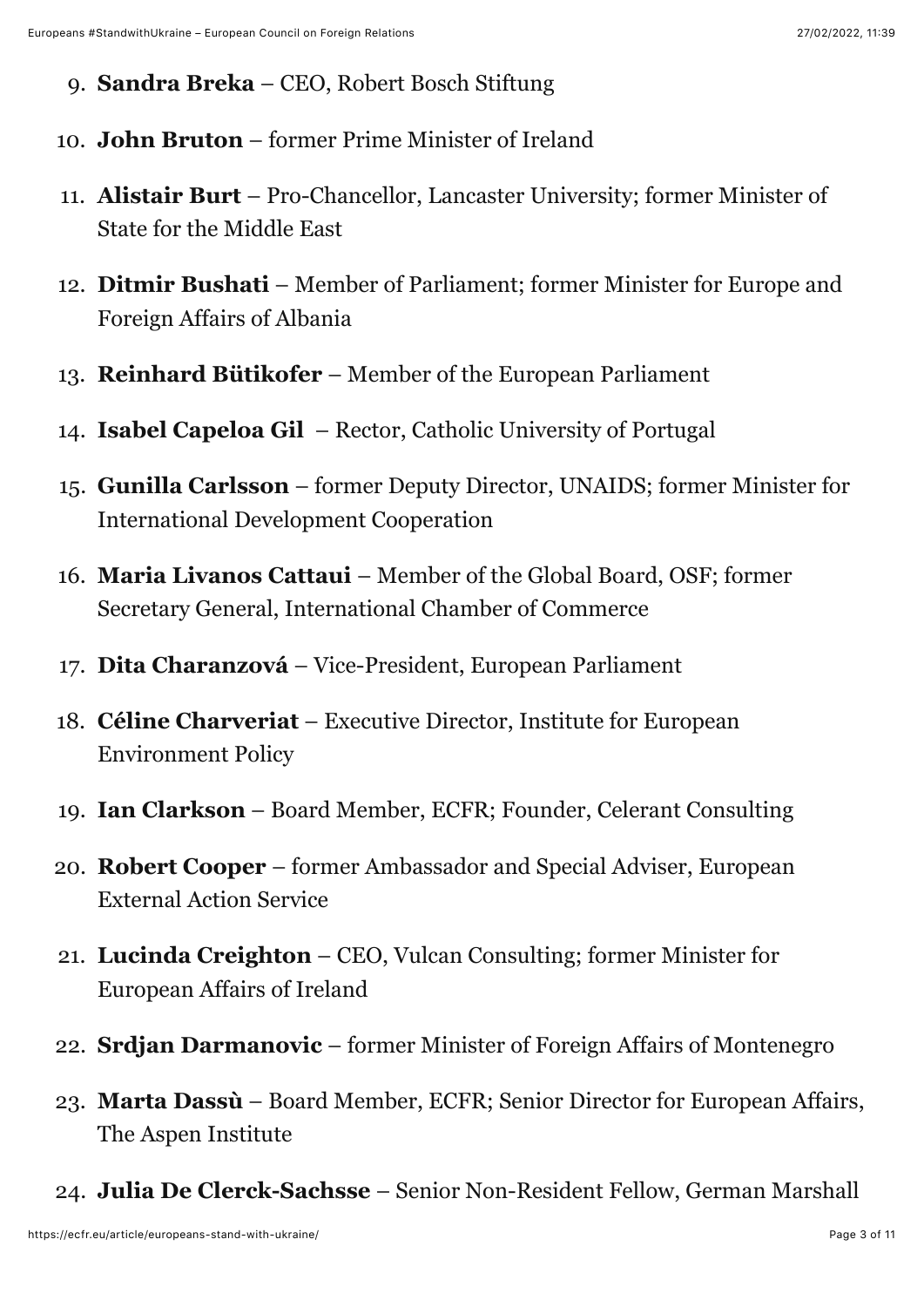Fund of the United States

- 25. **Tibor Dessewffy** President, DEMOS Hungary
- 26. **Anna Diamantopoulou** President, DIKTIO Network for Reform in Greece and Europe
- 27. **Nikola Dimitrov** former Deputy Prime Minister for European Affairs of North Macedonia
- 28. **Clara Dobrev** Member of the European Parliament
- 29. **Sorin Ducaru** Director, European Union Satellite Centre; former NATO Assistant Secretary General for Emerging Security Challenges
- 30. **Karin Forseke** Non-Executive Director, Greater Than AB
- 31. **José María Robles Fraga** Ambassador of Spain to Lithuania
- 32. **Lykke Friis** Co-Chair, ECFR; Director, Taenketanken Europa; German correspondent, Berlingske Tidende
- 33. **Timothy Garton Ash** Professor of European Studies, University of Oxford
- 34. **Carlos Gaspar** Member of the Board of Directors, Portuguese Institute of International Relations
- 35. **Anthony Giddens** Life Fellow, University of Cambridge
- 36. **Arancha González Laya** Dean, Paris School of International Affairs, Sciences Po Paris; former Minister of Foreign Affairs of Spain
- 37. **José Manuel González-Páramo** President, European DataWarehouse
- 38. **Teresa Gouveia** Board Member, ECFR; former Minister of Foreign Affairs of Portugal
- 39. **Heather Grabbe** Director, Open Society European Policy Institute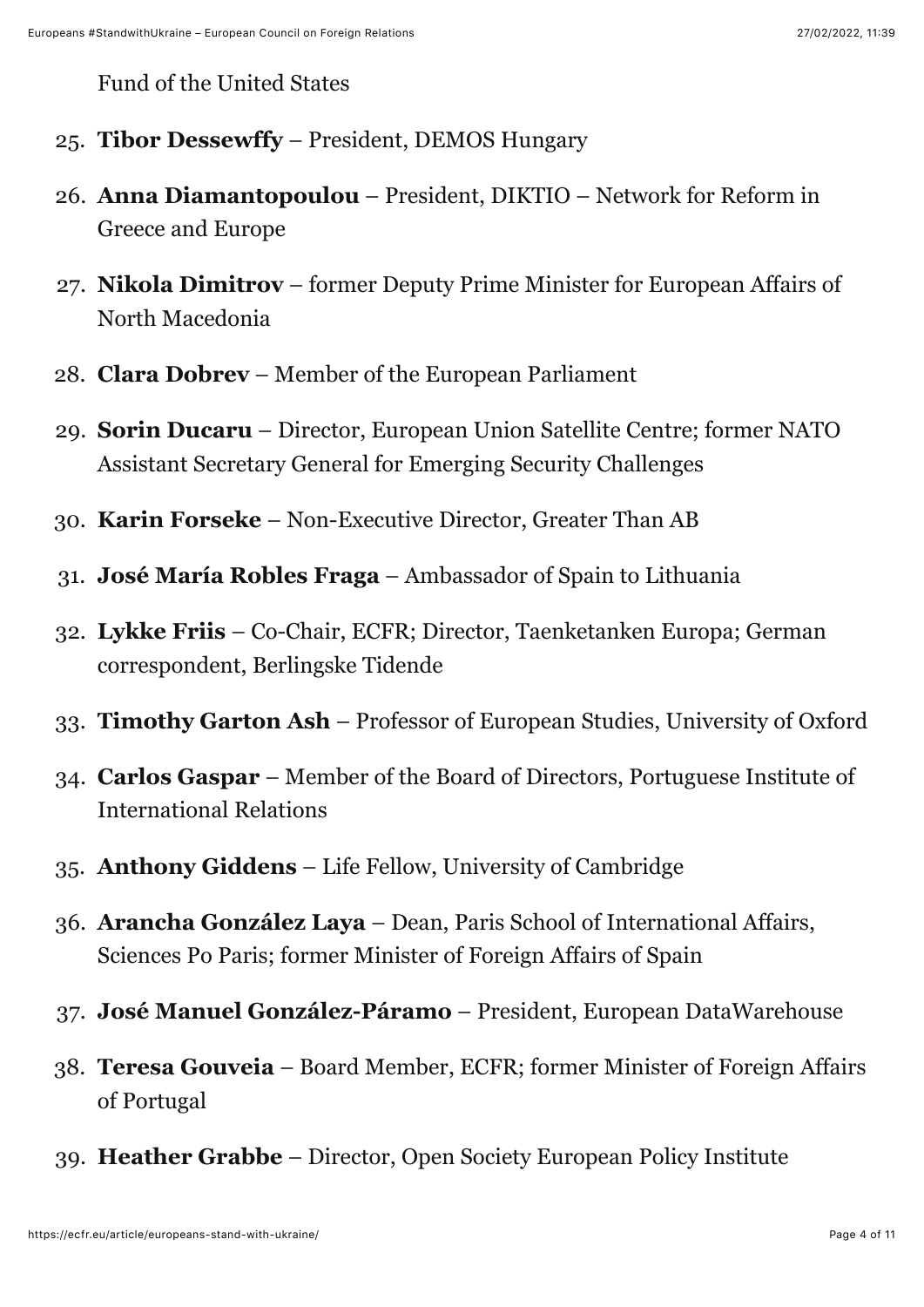- 40. **Alexander Graf Lambsdorff** Member of the Bundestag; Deputy Chair of the FDP
- 41. **Jean-Marie Guéhenno** former President & CEO, International Crisis Group; former UN Under-Secretary-General for Peacekeeping Operations
- 42. **István Gyarmati** President and CEO, International Centre for Democratic Transition
- 43. **Fabienne Hara** Secretary General, Paris Peace Forum
- 44. **Connie Hedegaard** former European Commissioner for Climate Action
- 45. **Anna Herrhausen** Executive Director, Alfred Herrhausen Gesellschaft
- 46. **Toomas Hendrik Ilves** former President of Estonia
- 47. **Christoph Heusgen** Chairman of Munich Security Conference; former Permanent Representative of Germany to the United Nations
- 48. **Wolfang Ischinger** Ambassador; Chair, Munich Security Conference
- 49. **Diana Janse** Senior Fellow, Stockholm Free World Forum
- 50. **Jo Johnson** Chair, TES Global; former Minister for Universities and Science
- 51. **Zeljko Jovanovic** Director, Roma Initiative Office, Open Society Foundations
- 52. **Mary Kaldor** Professor, London School of Economics
- 53. **Bahadir Kaleagasi** President, Paris Bosphorus Institute
- 54. **Sandra Kalniete** Member of the European Parliament; former Minister of Foreign Affairs
- 55. **Lea Kašpar** Executive Director, Global Partners Digital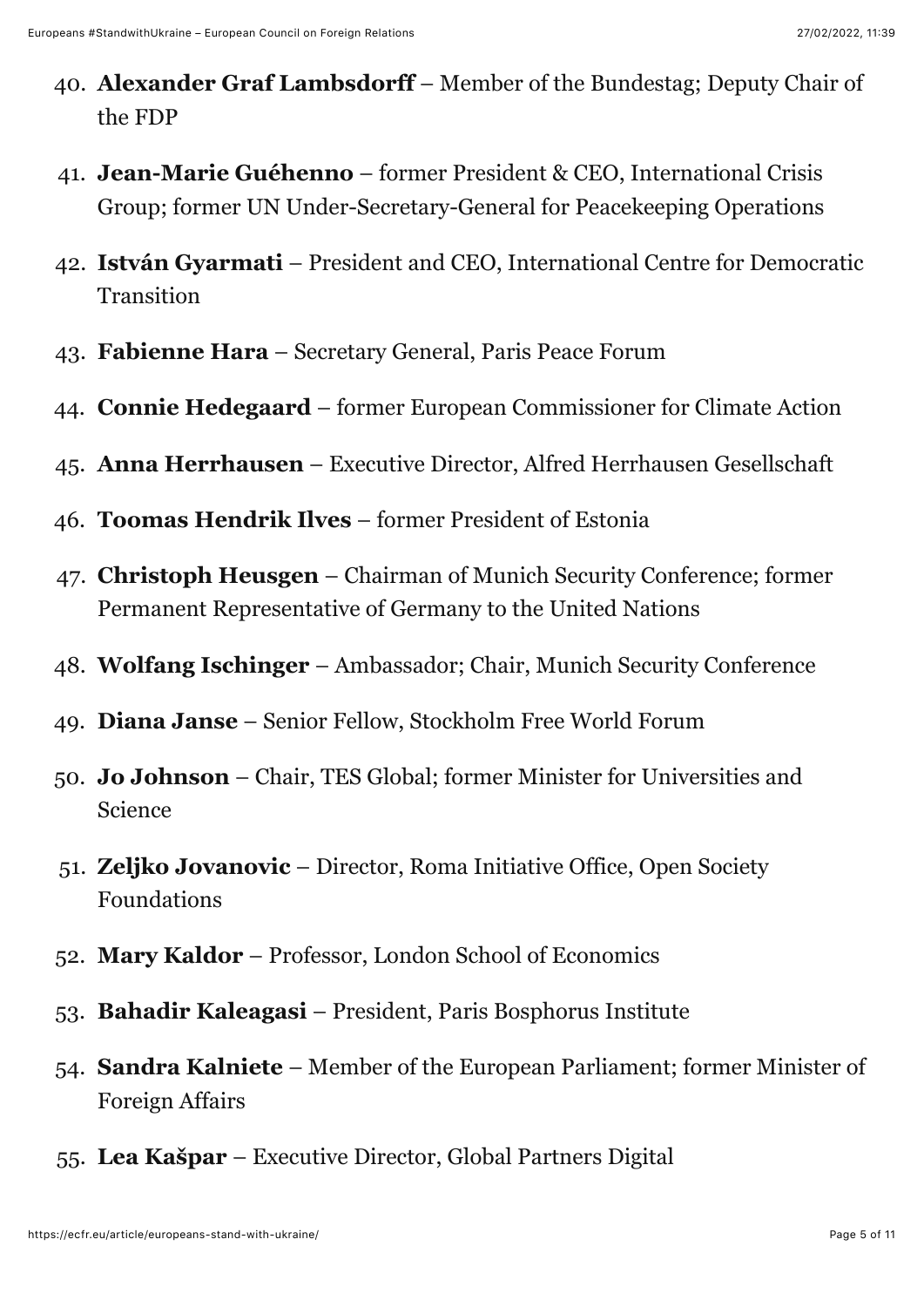- 56. **Sylvie Kauffmann** Board Member, ECFR; Editorial Director, Le Monde
- 57. **Roderich Kiesewetter** Member of the Bundestag
- 58. **Suat Kınıklıoğlu** Senior Fellow, Center for Applied Turkey Studies
- 59. **Bassma Kodmani** former Executive Director, Arab Reform Initiative
- 60. **Bert Koenders** former Minister of Foreign Affairs of the Netherlands
- 61. **Ivan Krastev** Chair of the Board, Centre for Liberal Strategies
- 62. **Brigid Laffan** Director, Robert Schuman Centre for Advanced Studies, European University Institute
- 63. **Sergey Lagodinsky** Member of the European Parliament
- 64. **Pascal Lamy** President, Paris Peace Forum; former Director-General, WTO
- 65. **Remzi Lani** Director, Albanian Media Institute
- 66. **Martina Larkin** Senior Advisor to the Chair and President, World Economic Forum
- 67. **Mark Leonard** Director, European Council on Foreign Relations
- 68. **Sonia Licht** President, Belgrade Fund for Political Excellence
- 69. **Javi López**  Member of the European Parliament
- 70. **José M. de Areilza** Secretary General, Aspen Institute Spain
- 71. **Cecilia Malmström** former European Commissioner for Trade
- 72. **Katarina Mathernova** Deputy Director General, Directorate-General for Neighbourhood and Enlargement Negotiations, European Commission
- 73. **David McAllister** Chair, Foreign Affairs Committee, European Parliament
- 74. **David McNair** Executive Director for Global Policy, ONE Campaign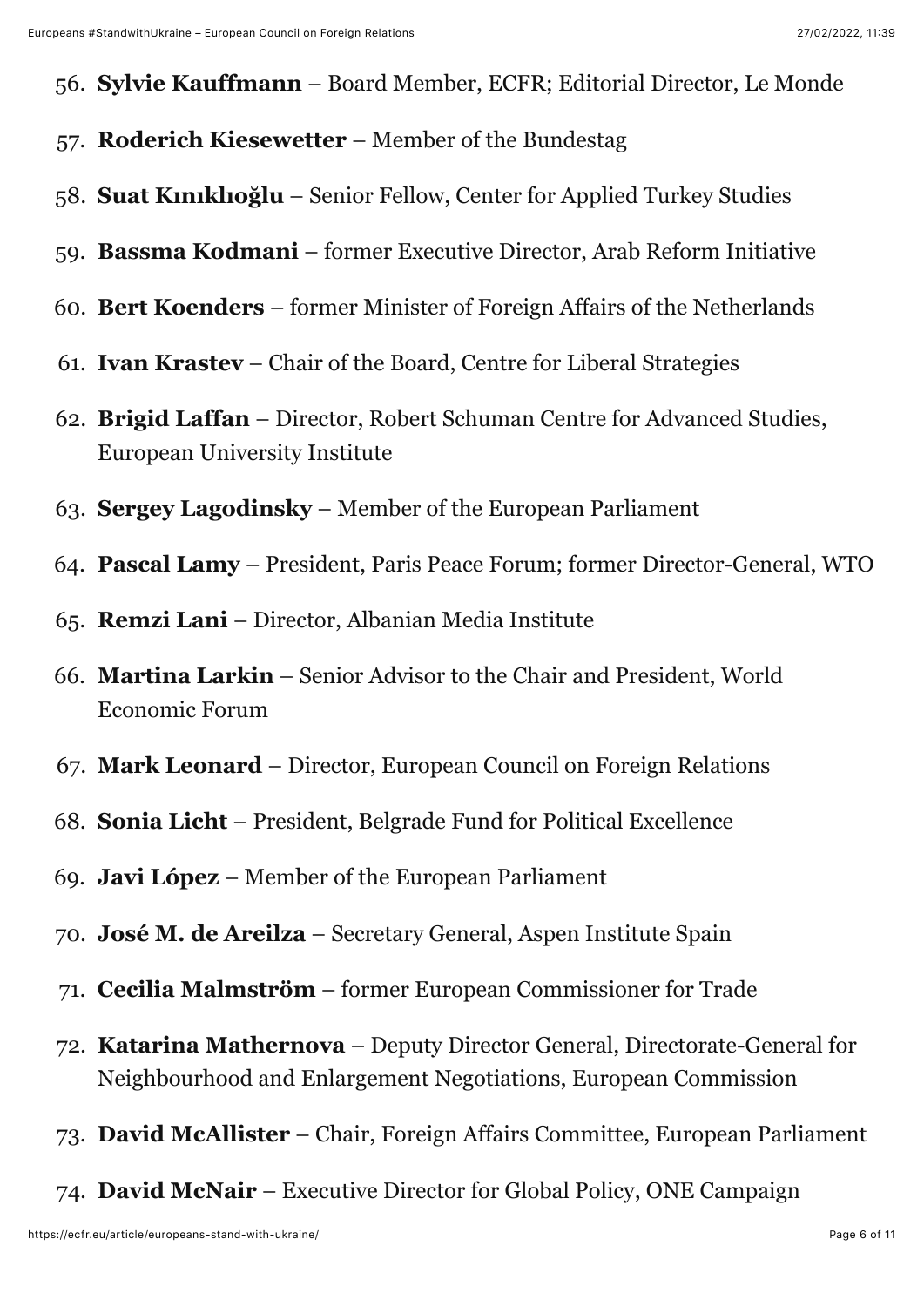- 75. **Anand Menon** Director, UK in a Changing Europe
- 76. **David Miliband** President and CEO, International Rescue Committee
- 77. **Enrique Mora** Deputy Secretary General for Political Affairs, Political Director, European External Action Service
- 78. **Susan Morgan** Freelance Consultant
- 79. **Isabel Mota** President of the Board of Trustees, Calouste Gulbenkian Foundation
- 80. **Matthias Nass** Chief International Correspondent, DIE ZEIT
- 81. **Kalypso Nicolaidis** Chair and Professor of International Affairs, School of Transnational Governance, European University Institute
- 82. **Natalie Nougayrède** Columnist and leader writer, The Guardian
- 83. **Delphine O** Secretary General, UN Women Global Forum, French Ministry of Foreign Affairs
- 84. **Christine Ockrent** Journalist and Presenter of Affaires Etrangères, France Culture Radio
- 85. **Hanna Ojanen** Research Director, Tampere University
- 86. **Andrzej Olechowski** Board Member, ECFR; former Minister of Foreign Affairs of Poland
- 87. **Dick Oosting** Chair of the Board, Asylos; former Europe Director, Amnesty International
- 88. **Andrés Ortega** Senior Research Fellow, Real Instituto Elcano
- 89. **Marc Otte** Senior Associate Fellow, Egmont Institute; Vice-President, European Institute for Peace; former EU Special Representative for the Middle East Peace Process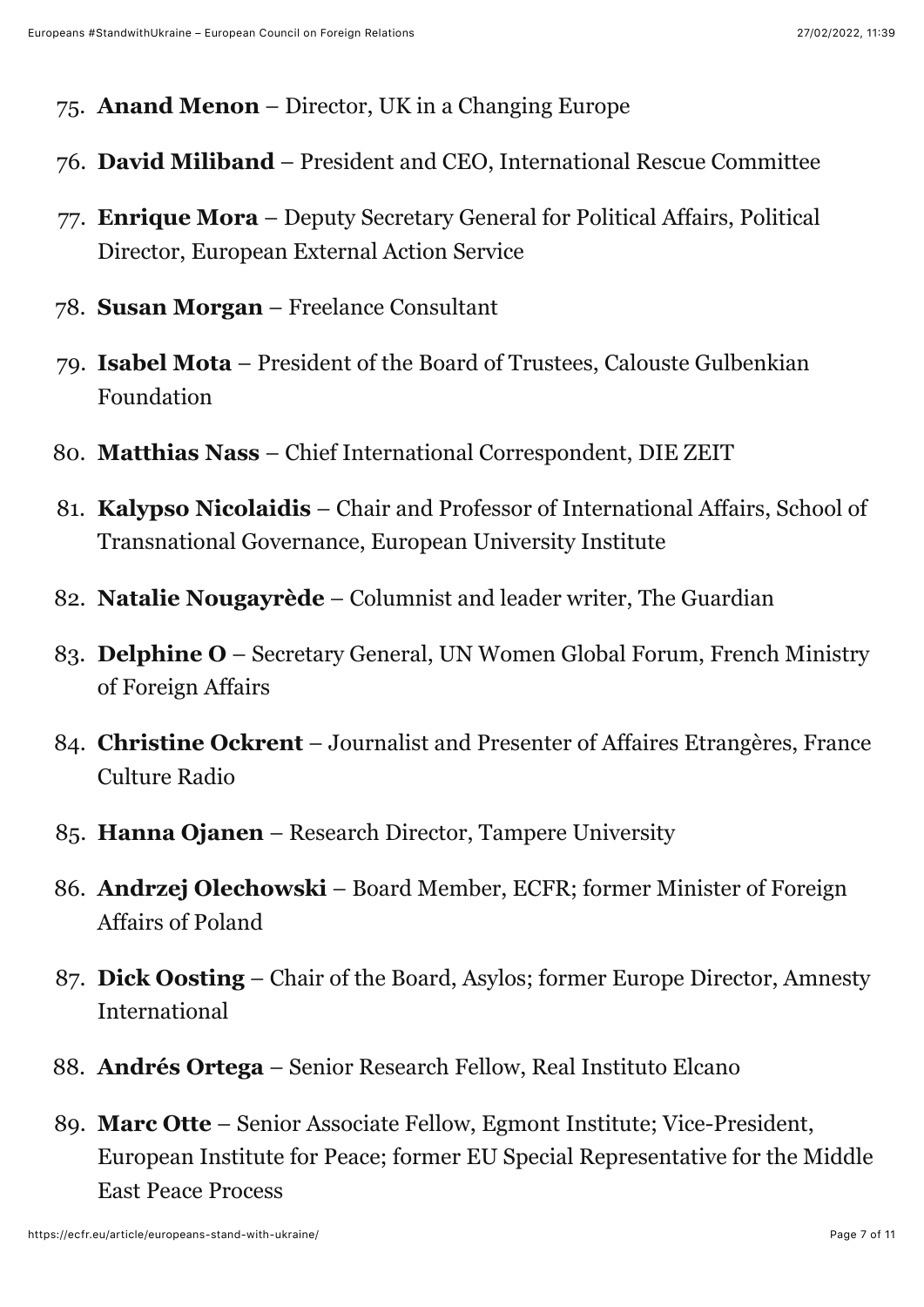- 90. **Žaneta Ozoliņa** Professor, University of Latvia
- 91. **Monika Panayotova** CEO, Inno Advisers; former Deputy Minister for the Bulgarian EU Council Presidency
- 92. **Mauro Petriccione** Director-General, Directorate-General for Climate Action, European Commission
- 93. **Kauppi Piia-Noora** Managing Director, Federation of Finnish Financial Services
- 94. **Kati Piri** Dutch Member of Parliament
- 95. **Lilianne Ploumen** Dutch Member of Parliament & Leader of the Labour Party
- 96. **Julian Popov** Fellow, European Climate Foundation
- 97. **Charles Powell** Director, Real Instituto Elcano
- 98. **Vesna Pusić** former Minister of Foreign Affairs of Croatia
- 99. **Lia Quartapelle** Italian Member of Parliament
- 100. **Kristi Raik** Director of the Estonian Foreign Policy Institute, International Centre for Defence and Security
- 101. **Alex Romero** Co-Founder and Chief Operating Officer, Constella Intelligence
- 102. **Norbert Röttgen** Co-Chair, ECFR; Member of the Bundestag
- 103. **Janet Royall** Principal, Somerville College, University of Oxford; former Leader of the House of Lords
- 104. **Nicolò Russo Perez** Head, International Affairs Programme, Compagnia di San Paolo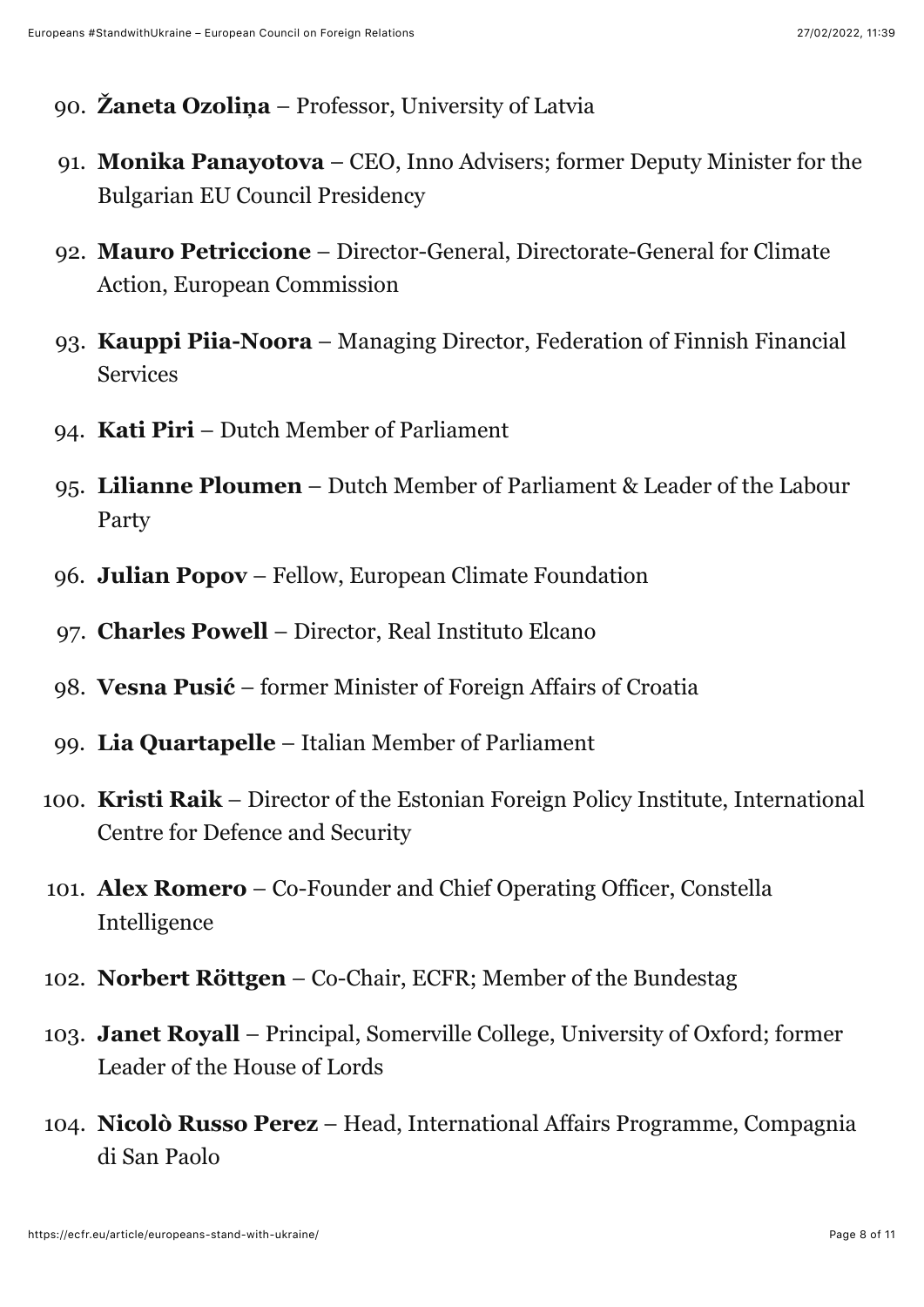- 105. **Daniel Sachs** CEO, Proventus
- 106. **Patrycja Sasnal** Head of Research, Polish Institute of International Affairs
- 107. **Klaus Scharioth** Dean, Mercator Fellowship on International Affairs
- 108. **Caroline Schmutte** Head of European Government Relations, Wellcome Trust
- 109. **Radmila Shekerinska** former Minister of Defence and Deputy Prime Minister of North Macedonia
- 110. **Maria Sicilia Salvadores** Strategy Director, Enagas S.A.
- 111. **Aleksander Smolar** former President of the Board, Stefan Batory Foundation
- 112. **Erna Solberg** Member of Parliament; former Prime Minister of Norway
- 113. **Alex Soros** Deputy Chair, Open Society Foundations
- 114. **George Soros** Founder and Chair, Open Society Foundations
- 115. **Svilen Spassov** Businessman and Publisher
- 116. **Volker Stanzel** former Ambassador of Germany to China and Japan
- 117. **Andris Strazds** Advisor, Bank of Latvia
- 118. **Hannes Swoboda** President, International Institute for Peace
- 119. **Han ten Broeke** Director of Political Affairs, The Hague Centre for Strategic Studies
- 120. **Helle Thorning-Schmidt** Board Member, Vestas; former Prime Minister of Denmark; former CEO, Save the Children
- 121. **Henrik Thune** State Secretary, Ministry of Foreign Affairs of Norway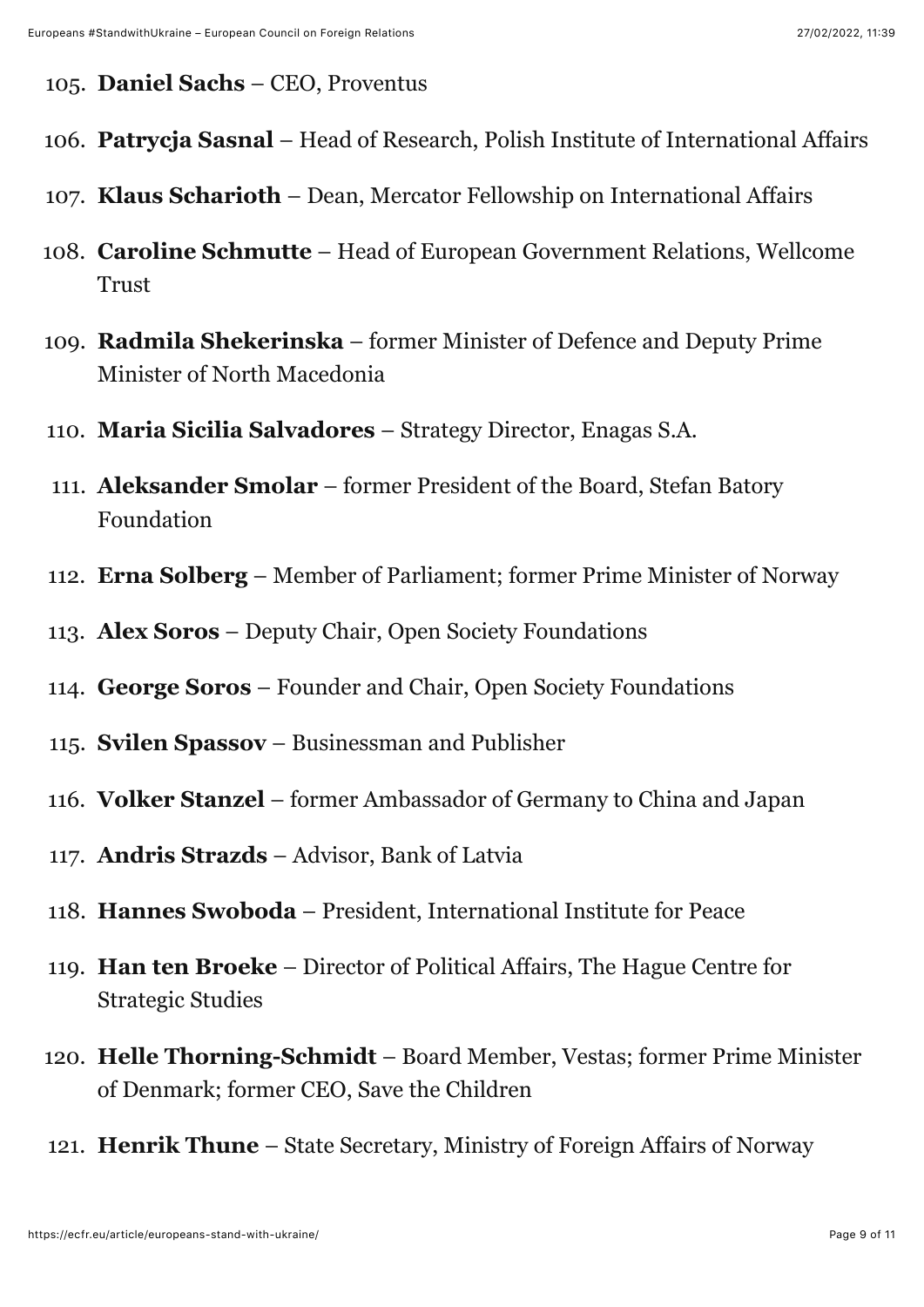#### 122. **Nathalie Tocci** – Director, Istituto Affari Internazionali

- 123. **Andreas Treichl** Chair, ERSTE Foundation; President, European Forum Alpbach
- 124. **Erkki Tuomioja** Vice-Chair, Foreign Affairs Committee; former Minister of Foreign Affairs of Finland
- 125. **Sinan Ulgen** Chair, Centre for Economics and Foreign Policy Studies
- 126. **Vygaudas Usackas** former Minister of Foreign Affairs of Lithuania
- 127. **Justin Vaïsse** Director General, Paris Peace Forum; former Director of Policy Planning, Ministry of Foreign Affairs
- 128. **Tomáš Valášek** Chair, European Affairs Committee, National Council of the Slovak Republic
- 129. **Mabel van Oranje** Global Champion, Girls Not Brides The Global Partnership to End Child Marriage
- 130. **Constatijn van Oranje** Special Envoy, StartupDelta; Director for Digital Technology & Macro Strategy, Macro Advisory Partners
- 131. **Ivan Vejvoda** Acting Rector & Head of the Europe's Futures Programme, Institute for Human Sciences
- 132. **Romana Vlahutin** Ambassador at Large for Connectivity, European External Action Service
- 133. **Johann Wadephul** Member of the Bundestag; Deputy Chair of the CDU/CSU
- 134. **Geir Westgaard** Vice President, Political and Public Affairs, Equinor
- 135. **Sabine Weyand** Director-General, Directorate-General for Trade, European Commission